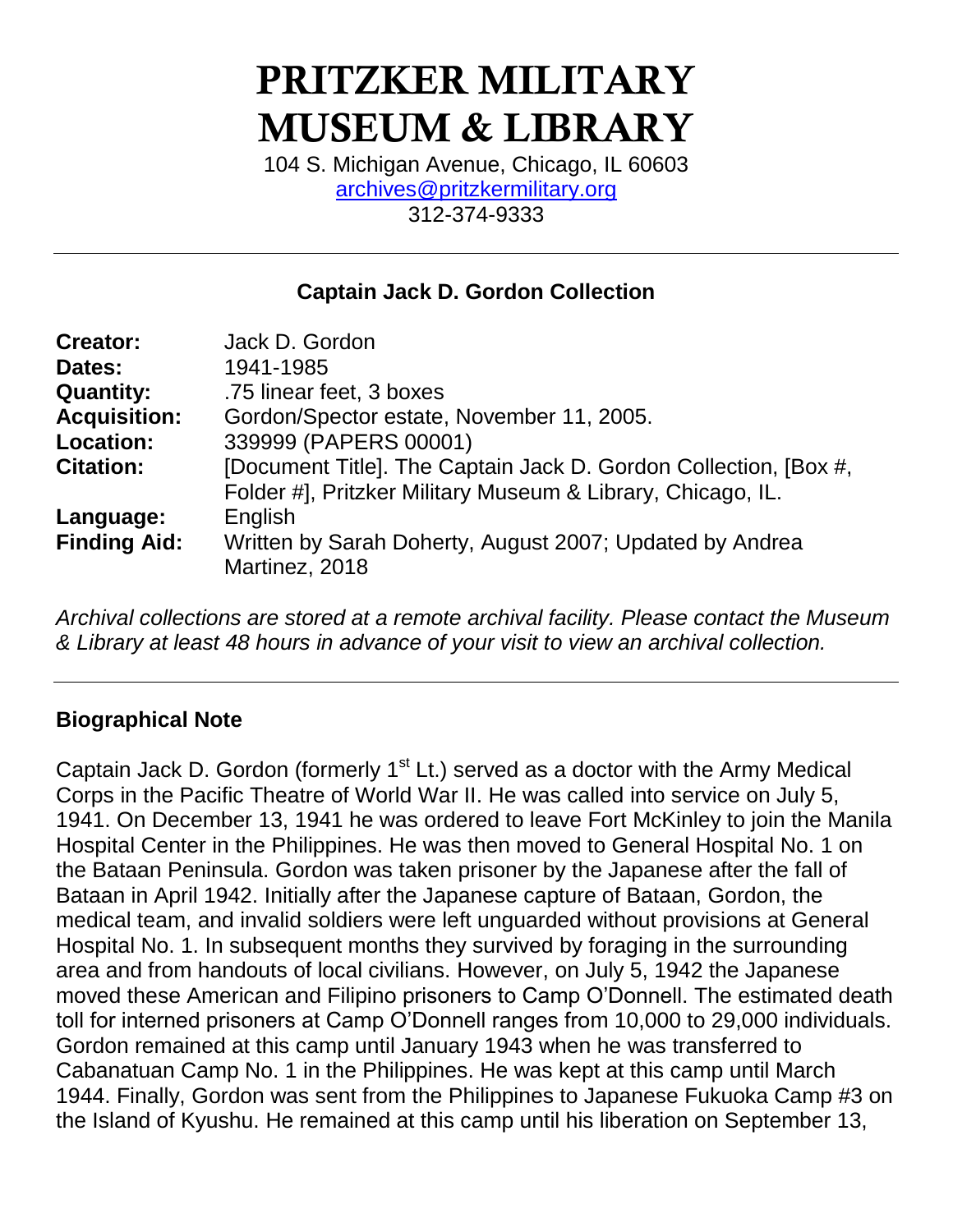1945. However, his services were still required by the Army Medical Corps in Manila, thus he was not evacuated to the United States until October 10, 1945.

In his early life, Gordon resided in Council Bluffs, Iowa. He graduated from Abraham Lincoln High School in 1933 and was a lieutenant colonel in the Reserve Officer Training Corps. He received his medical degree from the University of Iowa Medical College in 1939. Upon completing his internship, he was called into service with the US Army Medical Corps in July 1941. Capt. Gordon was honorably discharged from service on August 29, 1946.

Upon his discharge from the Army Medical Corps, Gordon returned to Iowa to pursue an advanced medical degree and taught in the Department of Internal Medicine at the University of Iowa. On February 26, 1946 he married Dorothy Elizabeth Greene of Los Angeles, California. Greene was a graduate of Mount Zion Hospital School of Nursing in San Francisco and served in the Army Nurse Corps for four years. She was stationed in England for most of World War II. Upon her discharge from service, she attended Lux College of Arts in San Francisco and completed her studies before joining Gordon in Iowa City. Gordon later joined the medical staff at Mount Zion Hospital in San Francisco.

In the next few decades, Gordon was the Assistant Chief of Medicine and a pioneer in the diagnosis and treatment of alcoholism in general hospitals. In October 1961, he was invited, as an expert lecturer, to attend a New Hampshire medical conference on the topics of alcoholism prevention, diagnosis, and treatment.

# **Scope and Content of the Collection**

The collection contains personal papers of Capt. Jack Gordon as well as material pertaining to the POW experience in the Pacific Theatre during WWII and general coverage of events surrounding WWII. The bulk of the collection covers the years 1941-45, although there are some later materials concerning Capt. Gordon's postwar civilian life and subsequent studies of the POW experience during WWII. Capt. Gordon's personal papers include correspondence with his family during his internment, Western Union telegrams, a customs declaration, immunization records, and bank records. In addition, there are newspaper clippings referencing Capt. Gordon from various publications which discuss his time of internment, homecoming, and postwar civilian life as a teaching and practicing doctor.

Also included in the collection are special orders from a hospital in Clinton, Iowa, special orders from Philippines Department at Fort Mills, and an affidavit from Rizal, Philippines referencing the missing personal possessions of Capt. Jack Gordon. In addition, the collection contains documents and publications that pertain to WWII and Korean War prisoners. There are two Johns Hopkins University published studies from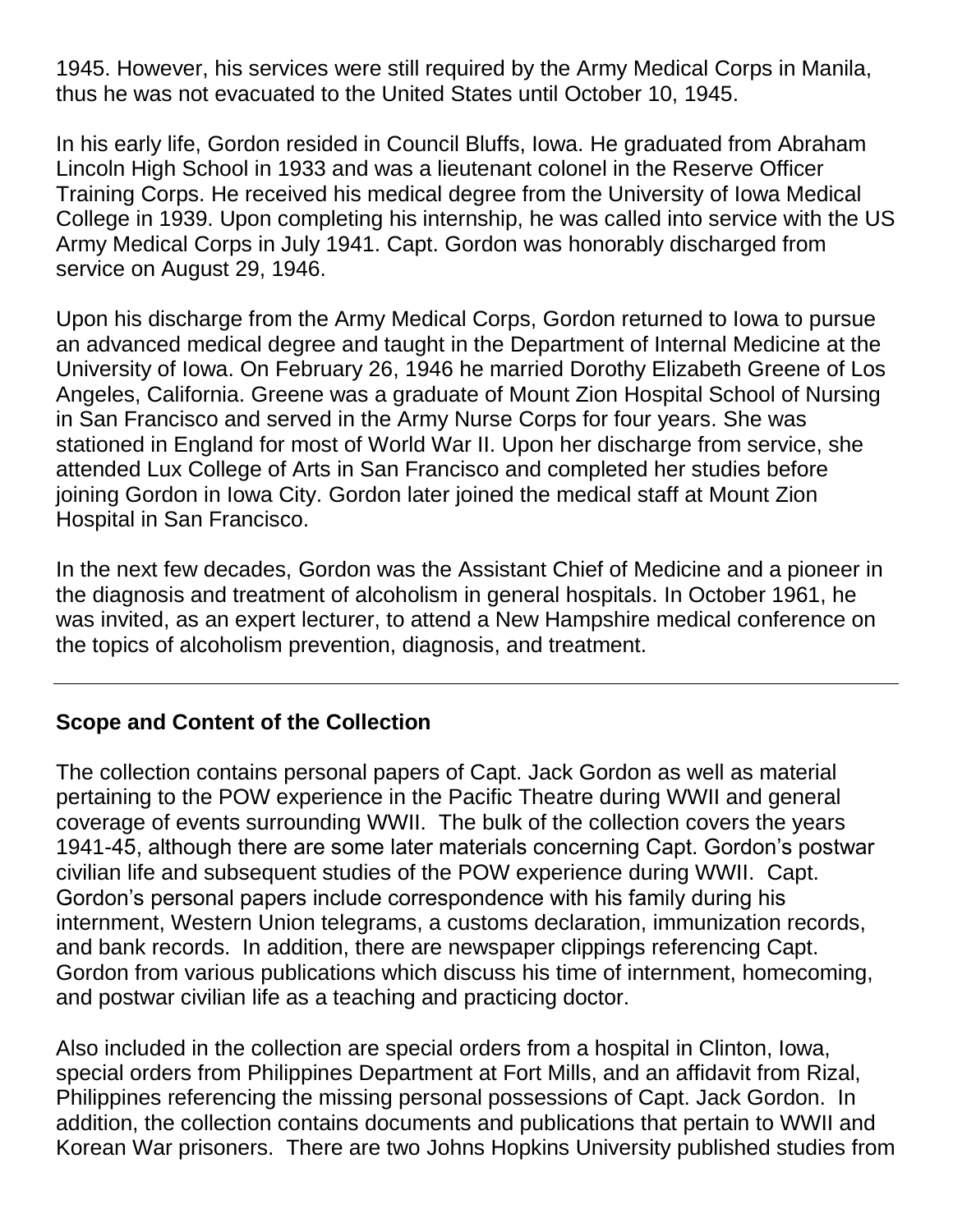the American Journal of Epidemiology which discuss the long-term health effects of WWII and Korean War internment on former POWs. There is also a copy of a transcript from a 1982 NBC broadcast special on the Bataan Death March.

There is a publication from the Naval Health Research Center which discusses all the prominent literature written on the long-term psychological and physical effects on POWs. Also, there are reports from the American Ex-Prisoners of War, Inc. National Medical Research Committee which examine conditions and aftermath of Di Ju Nana Bunshyo and the Fukuoka Military District in Japan.

Additionally, there is a collection of medical records/patient progress reports dated from 1944-1945, most of which are signed by Capt. Gordon. Majority of the patients were admitted for general weakness, fatigue, and various tropical diseases. The most common of which are as follows: dysentery, diarrhea, beriberi, fever, malaria, pellagra, pneumonia, and scurvy. Also included with the progress notes are some timetable/schedules in Japanese.

The collection includes a report from the Liaison & Research Branch of the American Prisoner of War Information Bureau from July 1946 which discusses Fukuoka Camp No. 3 on the Island of Kyushu, Japan. Also, there are two reports dated November 1945 from the Office of the Provost Marshal General concerning the Cabanatuan camps. In addition, there is an abstract for a proposed study on the mental and physical well-being of former Wake Island POWs. There is also a brief history of Wake Island. Furthermore, there is a copy of a Rehabilitation News bulletin dated November 20, 1970 (Vol. XV, No. 8) that focuses on POWs from WWII, Korea, and Vietnam.

There is a copy of "The Oryoku Maru Story" which includes a history of the POW ships Oryoku Maru, Brazil Maru, and Enoura Maru. It also covers the trials of the Japanese held responsible for crimes committed against the American POWs, a detailed description of the voyage from the Philippines to Japan and a list of POWs on board as well as survivors. There is also a publication abstract announcement of a book entitled "Surrender and Survival" that was published in 1985.

The collection contains some newspapers. There are copies of the San Francisco Times from the first month of American involvement in WWII, which roughly date from December 8, 1941 through January 2, 1942. In addition, there is a copy of the Los Angeles Times from August 15, 1945 announcing the Japanese acceptance of terms of surrender. Additionally, there is a May 1983 edition of the San Francisco Philippine News which contains a special section featuring a strategic history of the Bataan-Corregidor region during WWII.

There is an annotated bibliography of publications concerning the Philippines in WWII from December 8, 1941 through July 4, 1946 which was published by Cornell University in 1977.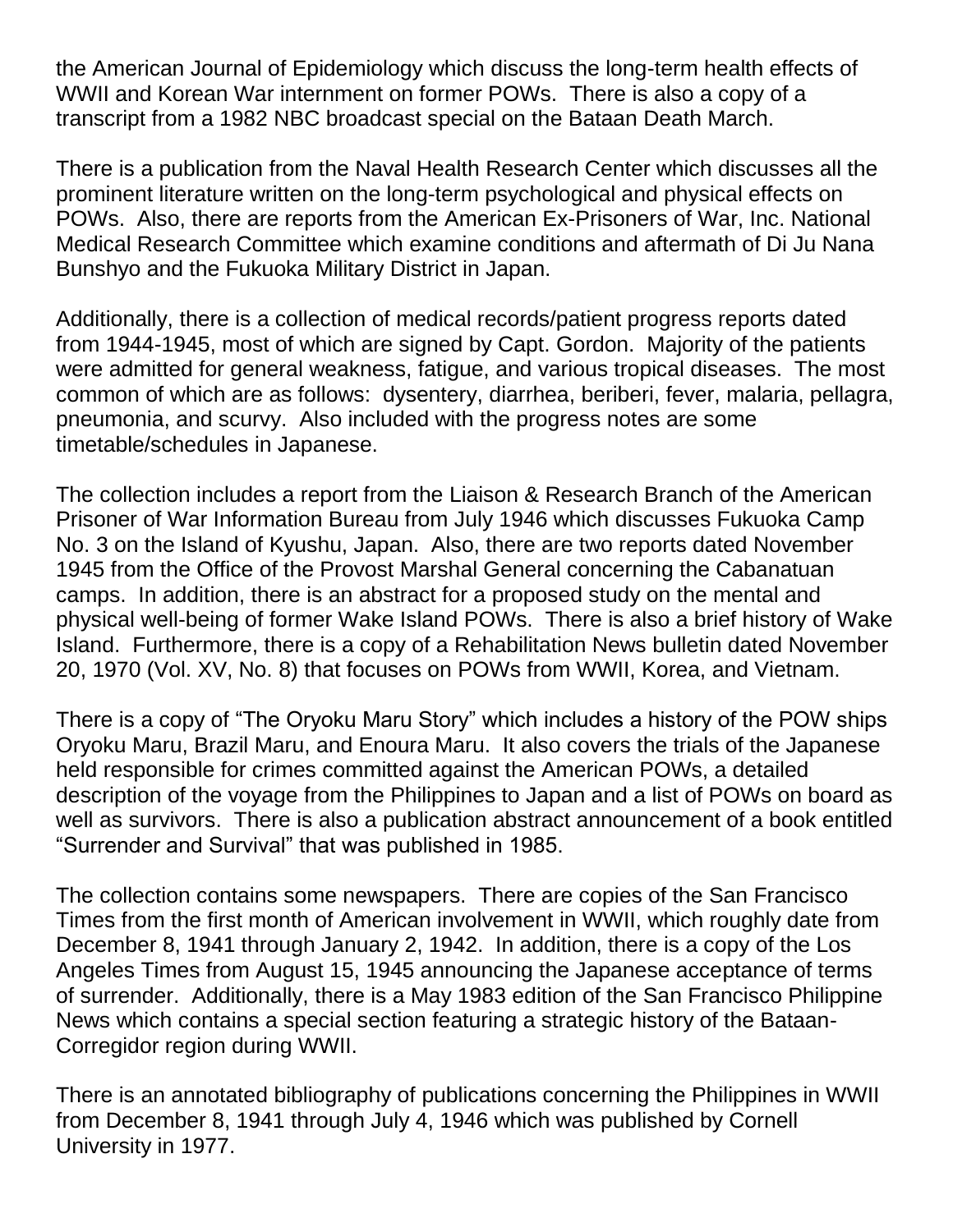#### **Arrangement**

The Collection arrived with no discernable arrangement and was rearranged in a more efficient working order by PMML staff. The primary collection is contained within two archival boxes and is accompanied by one box of newspapers and clippings.

#### **Restrictions**

Patient Medical Records and Progress Notes from 1941-45 (Box 1, Folder 7) are restricted until January 1, 2021 as per §552a.

# **Rights**

Copyrights held by Ronald W. Gordon were transferred to the Pritzker Military Museum & Library. All other rights are held by the author or publisher. Users assume responsibility for following copyright laws as established by US Code Title 17.

#### **Related Collections**

Maj. Gen. Harry Hill Bandholtz Papers (1891-1943) Richard T. Lockhart Collection

#### **Separations**

Several newspapers accompanied this collection, and are currently housed separate from the main collection. These items are in the PML Rare Serials Collection, in alphabetical order, and include:

Title: *San Francisco Times* Dates: December 8, 19, 22-27, 30, 31, 1941

Title: *San Francisco News* Date: December 9, 1941

Title: *Los Angeles Times* Date: August 15, 1945 (VJ Day)

Title: *San Francisco Chronicle* Date: August 9, 1974 (Nixon resignation)

Title: *Philippine News* (San Francisco)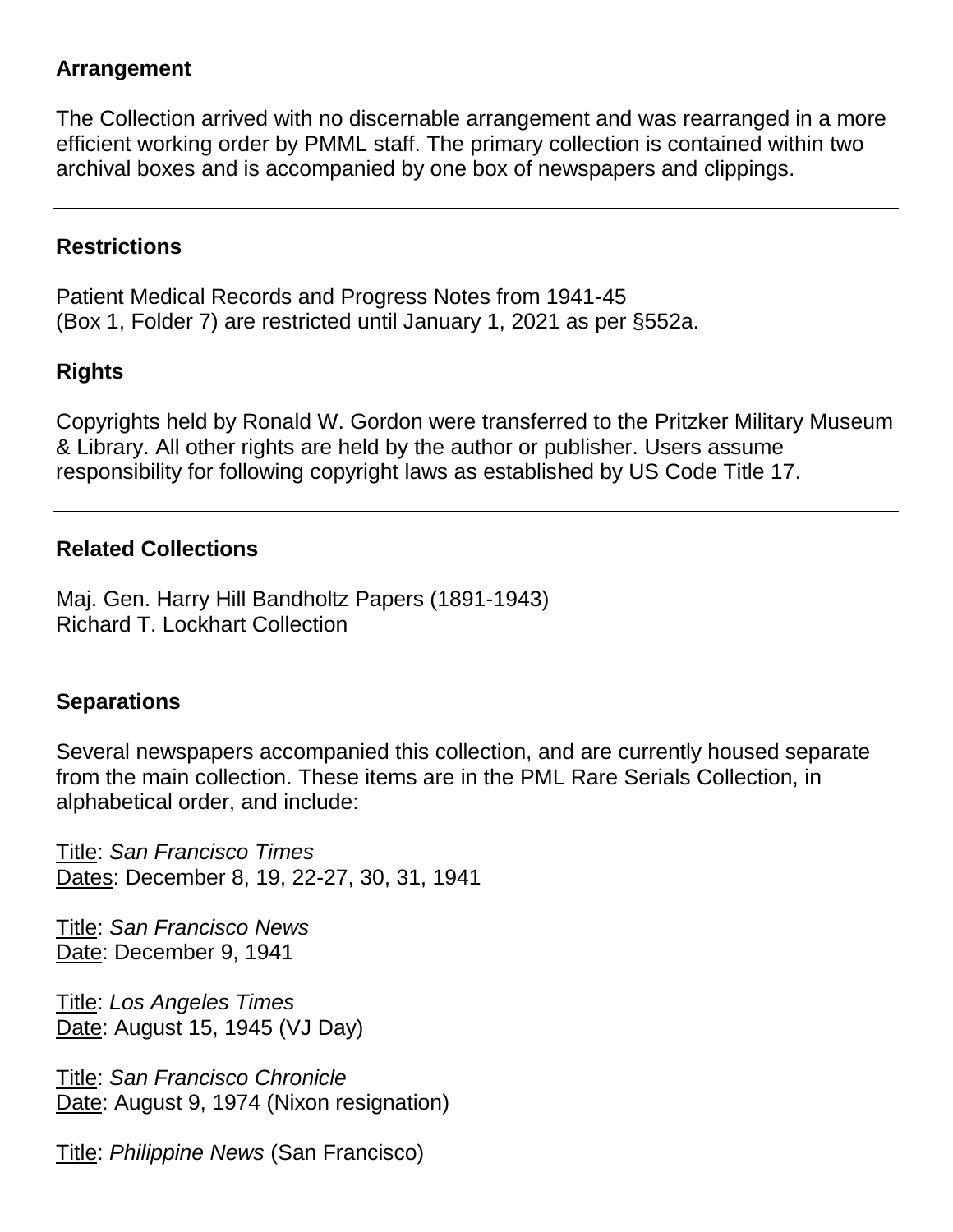# **Key Subjects**

This collection is indexed under the following headings in the Library's online catalog. Researchers interested in materials about related topics, persons, or places should search the catalog using these subject headings.

# **Subjects**

Bataan, Battle of, Philippines, 1942 Bataan, (Philippines : Province)—History Prisoners of war—Philippines—Bataan (Province) Prisoners of war—United States—Biography World War, 1939-1945—Campaigns—Philippines—Corregidor Island World War, 1939-1945—Personal narratives, American World War, 1939-1945—Prisoners and prisons, Japanese

# **Detailed Description of the Collection**

**Box One**

| <b>Folder One</b>   | <b>Prisoner of War Correspondence</b>                                                 |
|---------------------|---------------------------------------------------------------------------------------|
| <b>Folder Two</b>   | Restricted Special Orders, War Crimes Department, and<br><b>Philippines Affidavit</b> |
| <b>Folder Three</b> | <b>Personal Civilian Records of Gordon</b>                                            |
| <b>Folder Four</b>  | Newspaper Clippings                                                                   |
| <b>Folder Five</b>  | NBC Reports, "Bataan: the Forgotten Hell" (Dec. 5, 1982)                              |
| <b>Folder Six</b>   | Naval Research Health Center POW Study                                                |
| <b>Folder Seven</b> | POW Patient Medical Records (RESTRICTED)                                              |
| <b>Folder Eight</b> | Reports on American POWs in Japanese Camps and Personal<br>Journal                    |